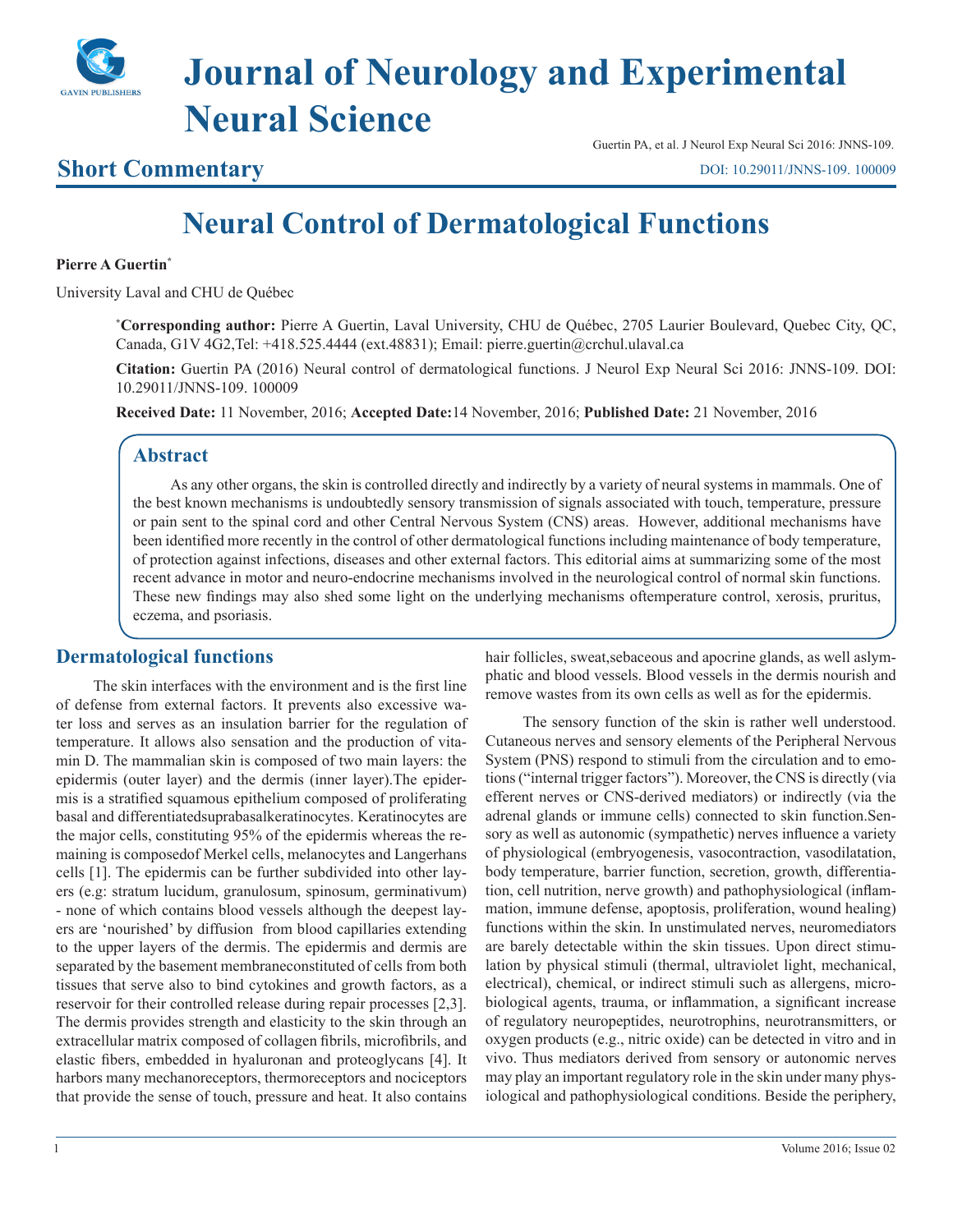however, a complex communication network exists between the spinal cord, the CNS, and the immune endocrine system.

Neural control of motor system-regulated blood flow to the glabrous skin is an important mechanism determining heat exchanges between the body and the environment, and thus contributes to thermoregulation. Increasing blood flow to the skin by cutaneous vasodilatation enhances heat dissipation from the skin surface, a part of the heat-defense response. Decreasing skin blood flow by cutaneous vasoconstriction greatly contributes to accumulation of central core heat, as a part of the cold-defense response or of the fever response.Nakamaura and Morrison recently discovered thermal afferent pathways activated by thermoreceptors that convey temperature signals from the periphery to the thermoregulatory center in the preoptic area [5].

Indirect neural control via neuroendocrine responses has been associated with cutaneous vascular systems being either dilated or constricted by hormoneswhich release is under CNS control. In response to acute thermoregulatory or aversive events such as cold or alerting stimuli, neural influence is predominant. Arterio Venous Anastomoses (AVAs) play a key role in cutaneous blood flow regulation -dilating AVAs for low-resistance bypasses, which increase cutaneous vascular volume enabling more blood to the skin [6]. The AVAs, abundant in hairless skin areas, are densely innervated by sympathetic nerve fibersthat release noradrenaline which, in turn, binds toα-adrenergic receptors on cutaneous vascular smooth muscle for cutaneous vasoconstriction [7].

Vasomotor responses are elicited by cold/heat exposure, pyrogenic substance or by alerting stimuli. The medullary rapheandpreoptic areas that contains sympathetic premotor neurons control cutaneous vasomotor activity and thermoregulatory and fever responses,respectively. The importance of the medullary raphenucleus in controlling cutaneous vasomotor activity was clearly pointed out by Blessing and colleagues who showed that disinhibition of neurons in the medullary raphe with bicuculline ((γ-aminobutyric acid (GABA)A receptor antagonist)) can stronglyproduce vasoconstriction in the rat tail whereas inhibition of medullary raphe neurons causes vasodilatation of in the same area [8].

The Rostral Ventrolateral Medulla Oblongata (RVLM) contains sympathetic premotor neurons for the cardiovascular system, controlling vasoconstriction, heart rate and arterial pressure. RVLM neurons are also involved in vasoconstriction since its electrical stimulation reduces tail temperature, indicating cutaneous vasoconstriction whereastheir inhibition increases ear pinna blood flow [9,10].

The preoptic area contains neurons responding to local brain, core and skin temperature. Its stimulation with heat leads to cutaneous vasodilatation in the rat tail [11]. Other CNS areas such as the dorsomedial hypothalamus,the ventral tegmental area and the periaqueductal gray matter area are also involved in cutaneous vasodilation and vasoconstriction whereas serotoninis also involved in vasomotor control -the 5-HT1A receptors considered to be inhibitory somatodendritic autoreceptors, are expressed mainly on 5-HT cells (e.g., raphe neurons, smooth muscles surrounding blood vessels), although the receptors are also present on non-5- HT cells [12].

Wetness is experienced when the skin is in contact with a wet surface or when sweat is produced through a complex multisensory integration of thermal (i.e., heat transfer) and tactile (i.e., mechanical pressure and friction) inputs generated by the interaction between skin, moisture, and (if donned) and clothing. The hypothesis of wetness as a "perceptual illusion" shaped by sensory experience has been supported by recent findings showing that exposing the skin to cold-dry stimuli (resulting in cooling rates similar to those occurring during the evaporation of water from the skin) can evoke an illusion of local skin wetness [13].

Pruritus(itch) is a predominant symptom of many cutaneous disorders like eczema. Electrocutaneous stimulation of afferent nerves has shown that increased frequencies leads to more intense pruritus or pain without any qualitative change in the sensation from one modality to the other. Oral antihistamines although standardly prescribed against pruritus are generally ineffective in the treatment of many types of pruritus, suggesting a role for nonhistaminic pathways[14,15]. Among them, mechano-responsive C fibers, but not mechano-insensitive C fibers (CMi), activated by cowhage. This is in contrast to histamine inducing itch only in mechano-insensitive fibers which, in turn, suggests that separate non-overlapping groups of C fibers may underlie different types of pruritus. Since cowhage spicules contain a cysteine protease, mucuna in which is a pruritogenic substance that binds to proteinaseactivated receptors, PAR 2 and PAR 4,this also suggests that drugs capable of blocking the cowhage pathway may be ideally suited as new treatment against some forms of chronic pruritus [16,17].

Other promising areas of research include interleukin-17 inhibitors against psoriasis [18], isotretinoin against rosacea [19] orμ-opioid receptor antagonists andκ-opioid receptor agonists against pruritus [20]. Until new CNS or PNS drugs get identified, developed and approved by authorities, patients with some of the dry skin-related problems can use recently developed and scientifically-based topical creams that potently treat and prevent skin dryness and damage [21,22] All in all, several new cellular targets involved in skin functions and dysfunctions have been unraveledin recent years which suggeststhat new drug candidates shall soon be identified and developed as promising new drug treatments for skin health.